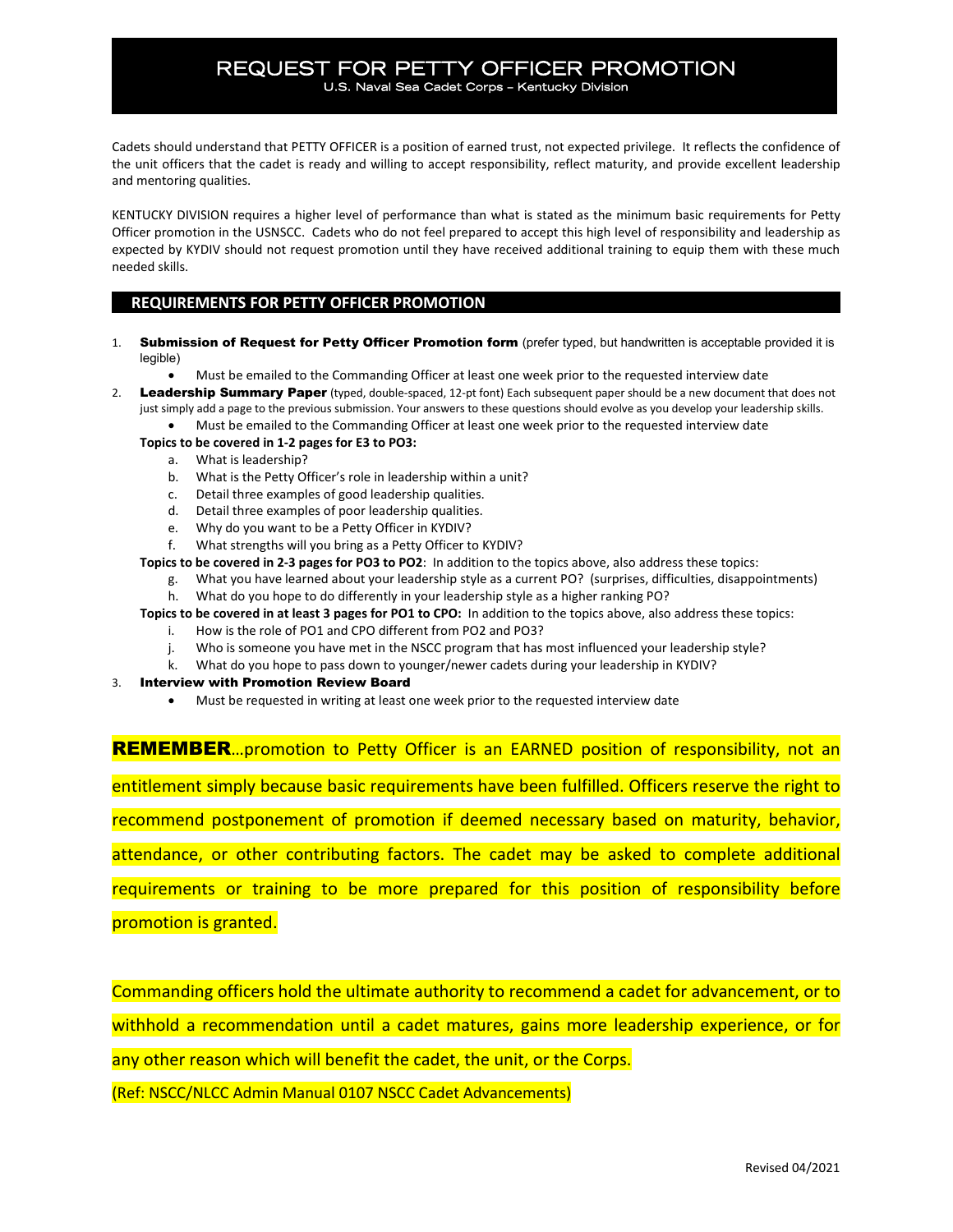# REQUEST FOR PETTY OFFICER PROMOTION U.S. Naval Sea Cadet Corps – Kentucky Division

| Name<br>(last, first, middle initial)                                                                            | Date |  |  |
|------------------------------------------------------------------------------------------------------------------|------|--|--|
| <b>Current rank:</b><br>$\Box$ E3<br>Requested Rank: □ PO3 □ PO2 □ PO1 □ CPO<br>$\Box$ PO3 $\Box$ PO2 $\Box$ PO1 |      |  |  |
|                                                                                                                  |      |  |  |
| <b>LEADERSHIP</b>                                                                                                |      |  |  |
| Leadership positions held in KYDIV:                                                                              |      |  |  |
|                                                                                                                  |      |  |  |
| Leadership positions you are working toward achieving in KYDIV:                                                  |      |  |  |
|                                                                                                                  |      |  |  |
| Non-USNSCC leadership positions held (school, church, community):                                                |      |  |  |
|                                                                                                                  |      |  |  |
| Non-USNSCC leadership positions you are working toward achieving:                                                |      |  |  |
|                                                                                                                  |      |  |  |
|                                                                                                                  |      |  |  |
| <b>ACHIEVEMENTS</b>                                                                                              |      |  |  |
| Highest achievements in KYDIV:                                                                                   |      |  |  |
|                                                                                                                  |      |  |  |
|                                                                                                                  |      |  |  |

**Goals you are working toward achieving in KYDIV:**

**Non-USNSCC achievements** *(school, church, community):*